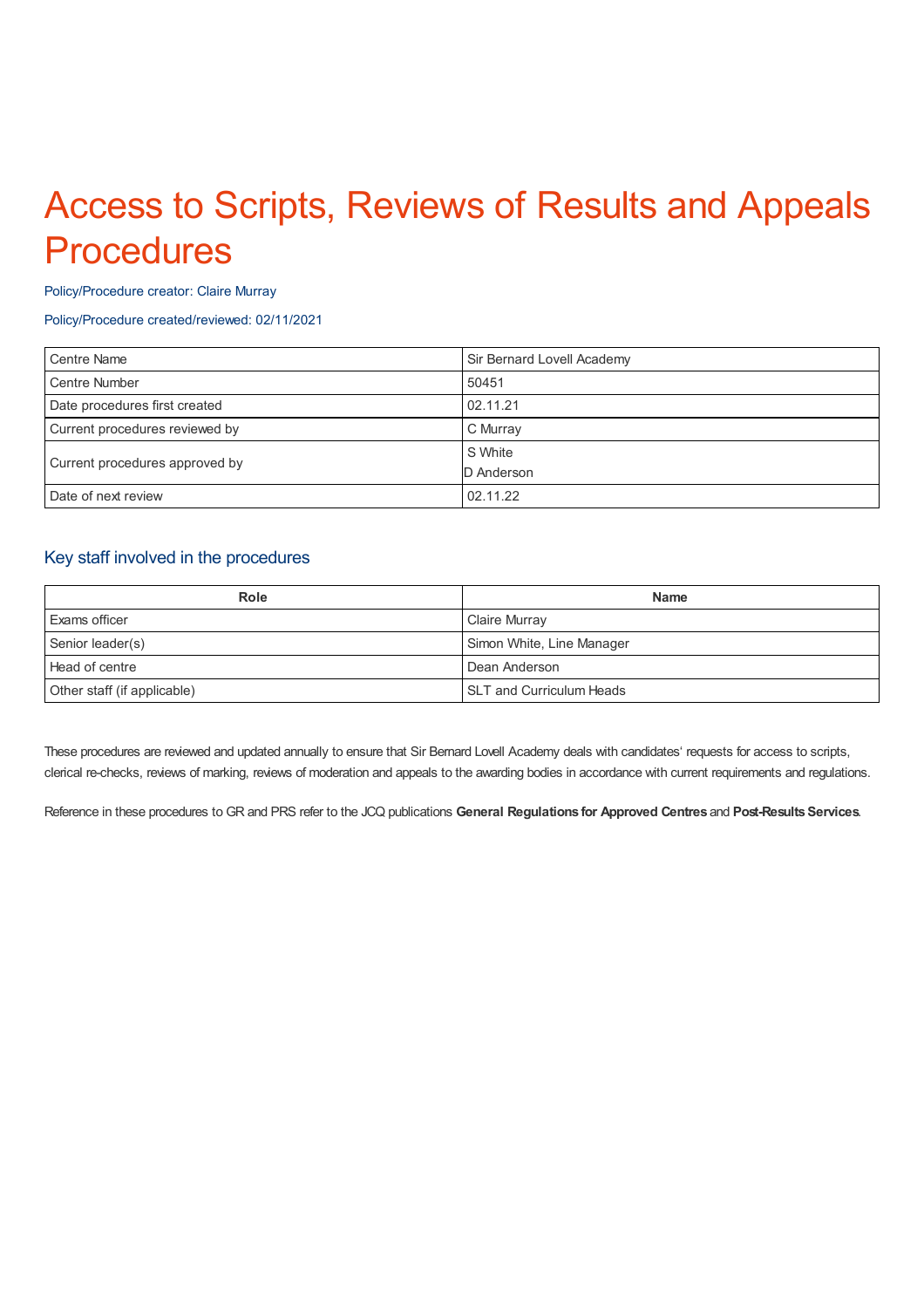# Introduction

Following the issue of results, awarding bodies make post-results services available.

The JCQ post-results services currently available are detailed below.

#### **Access to Scripts** (ATS):

- Copies of scripts to support reviews of marking
- Copies of scripts to support teaching and learning

### **Reviewsof Results** (RoRs):

- Service 1 (Clerical re-check) This is the only service that can be requested for objective tests (multiple choice tests)
- Service 2 (Review of marking)
- Priority Service 2 (Review of marking) This service is only available for externally assessed components of GCE A-level specifications (an individual awarding body may also offer this priority service for other qualifications)
- Service 3 (Review of moderation) This service is not available to an individual candidate

### **Appeals**:

• The appeals process is available after receiving the outcome of a review of results

# Purpose of the procedures

The purpose of these procedures is to confirm how Sir Bernard Lovell Academy deals with candidates' requests for access to scripts, clerical re-checks, reviews of marking, reviews of moderation and appeals to the awarding bodies in compliance with JCQ regulations (GR 5.13).

Details of these procedures are made widely available and accessible to all candidates by The issue of a candidate exam handbook

Regular updates on our website

Correspondance sent home via letter and Insight

# The arrangements for post-results services

- Candidates must be made aware of the arrangements for post-results services before they sit any examinations (GR 5.13)
- A review of moderation cannot be undertaken upon the work of an individual candidate or the work of candidates not in the original sample (PRS 4.3)
- The appeals process is available after receiving the outcome of a review of results (PRS 5.1)

#### At Sir Bernard Lovell Academy:

Candidates are informed of the arrangements for post-results services and the availability of senior members of centre staff immediately after the publication of results, before they sit any examinations (GR 5.13)

Candidates are informed by The issue of a candidate exam handbook Regular updates on our website Correspondance sent home via letter and Insight

Full details of the post-results services, internal deadline(s) for requesting a service and the fees charged (where applicable) are provided by The Exams Officer On results day in literature handed out with results

# Dealing with requests

All post-results service requests from internal candidates must be made through the centre (GR 5.13)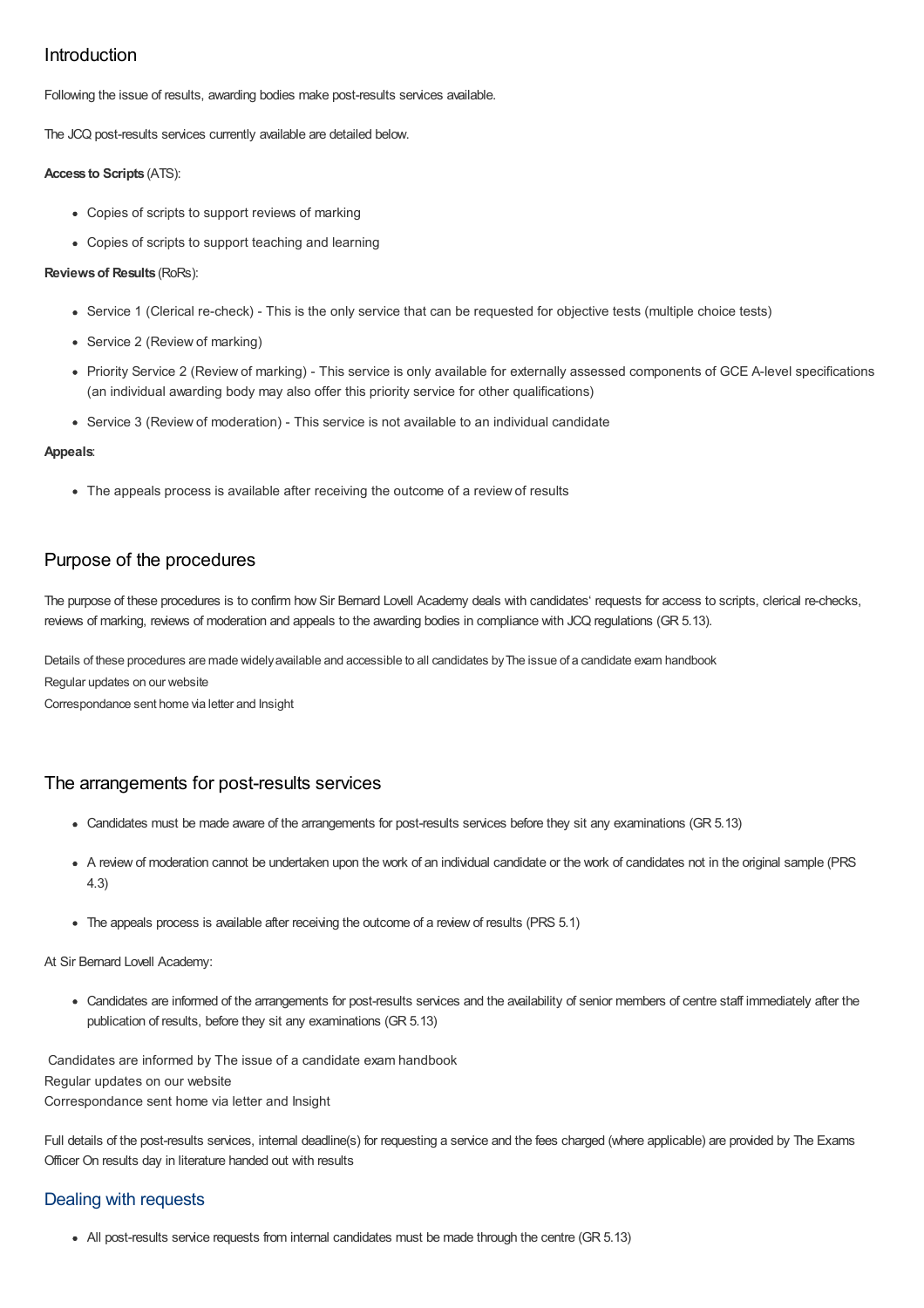At Sir Bernard Lovell Academy the process to request a service is By completing the necessary paperwork from the Exams Officer

## Candidate consent

Candidates must provide their written consent for clerical re-checks, reviews of marking and access to scripts services offered by the awarding bodies after the publication of examination results (GR 5.13)

Sir Bernard Lovell Academy will:

- Acquire written candidate consent (accepting informed consent via candidate email) in all cases before a request for a clerical recheck, a review of marking or an access to scripts service is submitted to the awarding body
- Acquire informed candidate consent to confirm the candidate understands that the final subject grade and/or mark awarded following a clerical re- check or a review of marking, and any subsequent appeal, may be lower than, higher than, or the same as the result which was originally awarded
- Only collect candidate consent after the publication of results
- Retain consent forms or e-mails from candidates for at least six months following the outcome of a clerical re-check or review of marking or any subsequent appeal (PRS 4.2)
- Retain consent/permission forms or e-mails from candidates to request and use their scripts for at least six months (PRS 6.2)

Additional centre-specific actions:

Not Applicable

## Submitting requests

Sir Bernard Lovell Academy will:

- Submit requests electronically for clerical re-checks, reviews of marking, reviews of moderation and access to scripts by the published deadline(s) in accordance with the JCQ publication **Post-results services** (GR 5.13)
- Submit requests for appeals in accordance with the JCQ publication **A guide to the awarding bodies' appealsprocesses** (GR 5..13)
- Confirm the awarding body's acknowledgement of receipt of a review of results request prior to the deadline for submission of postresults services and regularly check the progress of the request online (PRS 4.5)

Additional centre-specific actions:

Not Applicable

## Dealing with outcomes

Sir Bernard Lovell Academy will:

(updated 2021/22) Ensure outcomes of clerical re-checks, reviews of marking, reviews of moderation and appeals are made known to candidates as soon as possible (GR 5.13)

Candidates will be notified by Called or emailed in the first instance. Updated results sheet generated and sent to candidate with notification of change

Additional centre-specific actions:

Not Applicable

## Managing disputes

At Sir Bernard Lovell Academy any dispute/disagreement will be managed In accordance with the internal appeals procedure to manage disputes when a candidate disagrees with a centre decision not to support a clerical re-check, a review of marking, a review of moderation or an appeal.